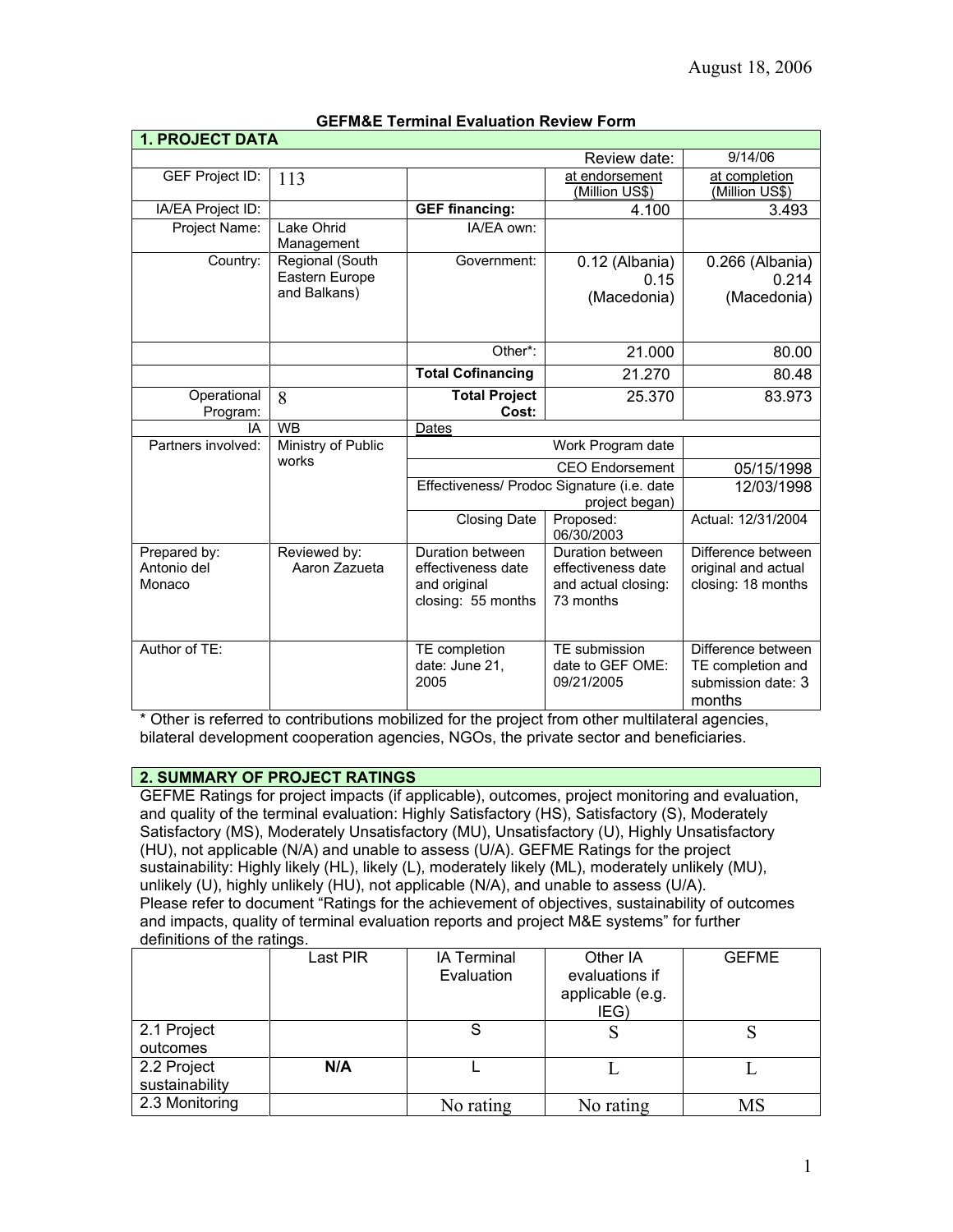| and evaluation     |     |     |  |
|--------------------|-----|-----|--|
| 2.4 Quality of the | N/A | N/A |  |
| evaluation report  |     |     |  |

Should this terminal evaluation report be considered a good practice? Why? No, because the M&E information was insufficient as discussed below under the M&E section and quality of the report. However, the description of project financing and co-financing, including description of expenditures and clear explanation of the reasons for the considerable increase in co-financing and decrease in GEF fund use (GEF funds still available at project closure) was excellent and should be emulated as a good practice.

# **3. PROJECT OBJECTIVES, EXPECTED AND ACTUAL OUTCOMES**

### **3.1 Project Objectives**

• **What are the Global Environmental Objectives? Any changes during implementation?** The objective of the Lake Ohrid Conservation Project was to conserve and protect the natural resources and biodiversity of Lake Ohrid by developing and supporting an effective cooperation between Albania and Macedonia for the joint environmental management of the Lake Ohrid watershed. No changes, both the ICR (and IEG review) and the project document have the same objective and indicate that no changes took place.

• **What are the Development Objectives? Any changes during implementation?** There were no explicit development objectives, rather there were components. These were: **A. Developing the institutional, legal and regulatory framework for environmental management in the Lake Ohrid watershed.** (Cost at appraisal: US\$0.34 million; actual cost: US\$0.27 million) Establishment of lake watershed management institutions, review and revision of related policies and legal frameworks, strengthening of regulatory and enforcement capacity and extensive training.

**B. Lake Ohrid monitoring program.** (Cost at appraisal: US\$2.07 million; actual cost: US\$1.64 million) Establishing and operating an M&E system, institutional structure and processes for collection of M&E data.

**C. Participatory watershed management program.** (Cost at appraisal: US\$1.15 million; actual cost: US\$0.86 million) Mobilizing citizen groups in the watershed to create a strategic action plan

**D. Public awareness and participation program.** (Cost at appraisal: US\$0.25 million; actual cost: 0.23 million) Public outreach, information and participatory conservation activities, primarily using NGOs to create community interest and support.

The costs for the project implementation unit to coordinate project activities were: Cost at appraisal: US\$0.76 million; actual costs: US\$0.98 million)

### **3.2 Outcomes and Impacts**

• **What were the major project outcomes and impacts as described in the TE?** IEG indicates that **t**he project substantially achieved the objective of setting in place an international legislation, institutions and processes for Albania's and Macedonia's joint management of the lake, a difficult endeavour. The ICR indicates that the agreement signed by both countries creates a legal structure to establish and enforce joint regulations, resolve transboundary disputes, and prioritize and coordinate management actions, including donor investments. The countries will also have an institutional framework in place for watershed management that will allow proactive implementation and compliance with the requirements of the EU Water Framework Directive. Since both countries are working towards ascendancy, this is especially important.

### **4. GEF OFFICE OF M&E ASSESSMENT**

**4.1 Outcomes and impacts Rating: S**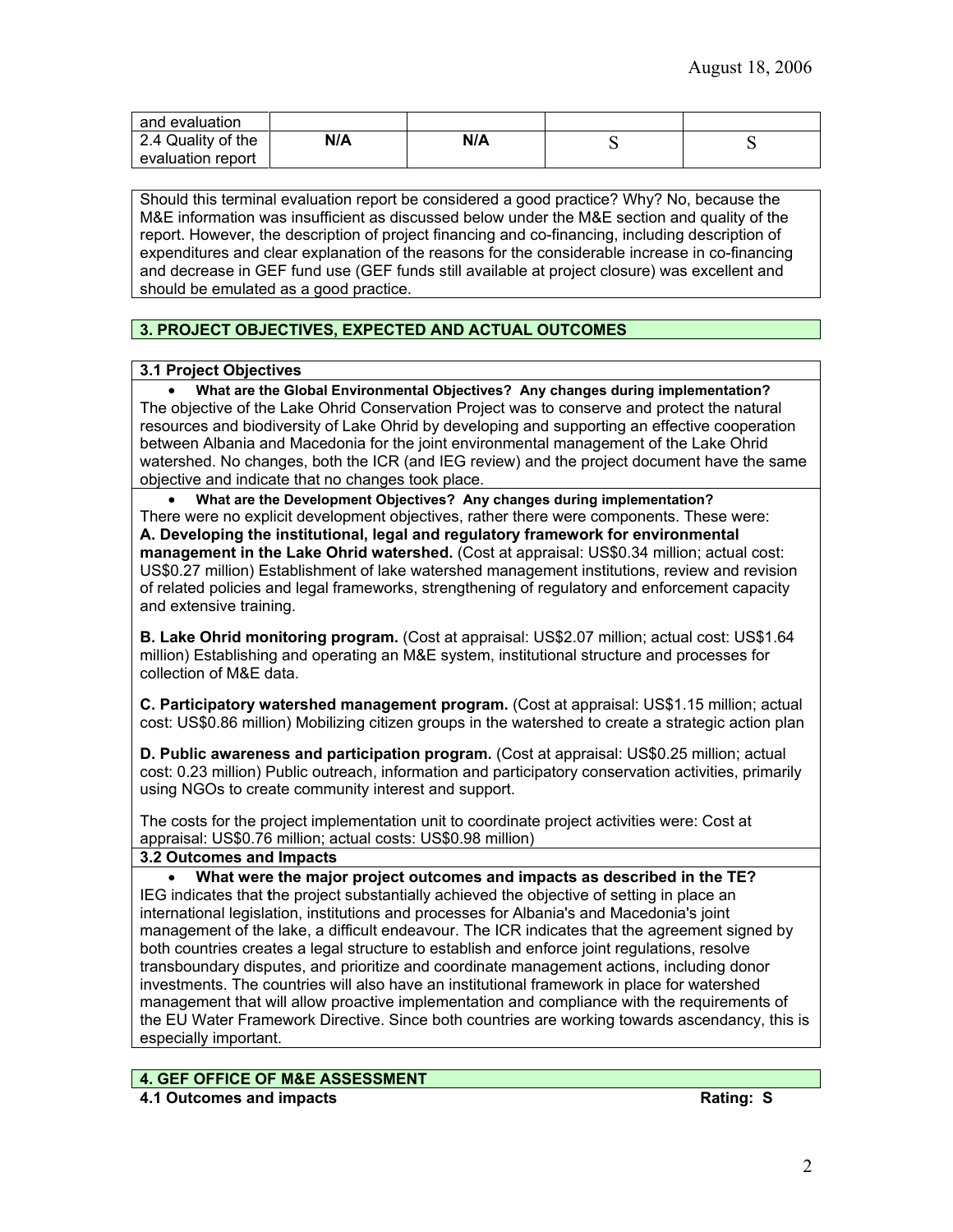# **A Relevance**

### • **In retrospect, were the project's outcomes consistent with the focal areas/operational program strategies? Explain**

According to the TE, the project responded directly to national development and environmental agendas. During preparation, a Donor's Conference was held, and the needs and priorities identified as part of the conference have continued to guide investments and project activities. For example, the TE indicates that except for the sewerage treatment plant project for Pogradec, the infrastructure improvement needs outlined in the Donor's Conference hosted by the World Bank during project preparation have largely been achieved.

IEG agrees that relevance was *High.* The project objective supported both Albania's and Macedonia's CAS objectives, which include sustainable development and environmental management. Lake Ohrid has one of Europe's largest biological reserves, including many endemic flora and fauna species. Because of its unique ecosystem, the lake was declared a UNESCO World Cultural and Natural Heritage Site in 1980. The lake is also culturally important to both countries and is a major tourist destination. The lake's ecosystem was under increasing threat due to pollution from surrounding towns, agricultural chemicals and industries. The project objective was thus very relevant, both environmentally and in economic and social terms. Project design was relevant to the overall objective of conserving the lake. Most importantly, there was recognition that conservation could only be done through a joint program involving both countries. Emphasis was appropriately put on establishing joint agreements, legislation and institutional structures for bilateral management. A second important thrust was to develop a highly participatory approach, informing and involving the public and all stakeholders. Also important, project design recognized and catered for economic development as well as conservation.

The project components comprehensively supported the project objective.

# S

# **B Effectiveness**

• **Are the project outcomes as described in the TE commensurable with the expected outcomes (as described in the project document) and the problems the project was intended to address (i.e. original or modified project objectives)?** 

IEG indicates that effectivess was substantial because the project has successfully launched a proactive international lake management program. Particularly significant achievements have been: (i) establishing a close working relationship for management of the lake between the two countries; (ii) establishing institutions to environmentally monitor and manage the lake (including the Lake Ohrid Watershed Committee, the Lake Ohrid Monitoring Task Force, and each country's Watershed Management Committee); (iii) preparation and signing/ratification of a treaty providing the legal framework for jointly managing the lake; (iv) preparation of a Transboundary Watershed Action Plan; (v) creating participatory implementation at grass-roots levels; and (vi) creating a high level of public awareness and support. However, IEG indicates that the monitoring component - 45% of project costs - was weakly implemented.

# S

### **C Efficiency (cost-effectiveness)**

• **Include an assessment of outcomes and impacts in relation to inputs, costs, and implementation times based on the following questions: Was the project cost – effective? How does the cost-time Vs. outcomes compare to other similar projects? Was the project implementation delayed due to any bureaucratic, administrative or political problems and did that affect cost-effectiveness?**

IEG indicates that efficiency was substantial, because the project objectives were largely met at an overall project cost 85% of the appraisal estimate. Also, the project was highly effective in leveraging additional resources for environmental management. The ICR lists some 16 donor funded projects (ongoing, in preparation or completed) in the lake Ohrid basin (for sewage, water supply, solid waste management and other environmental activities), with a total value of about US\$75 million.

# **S**

**Impacts**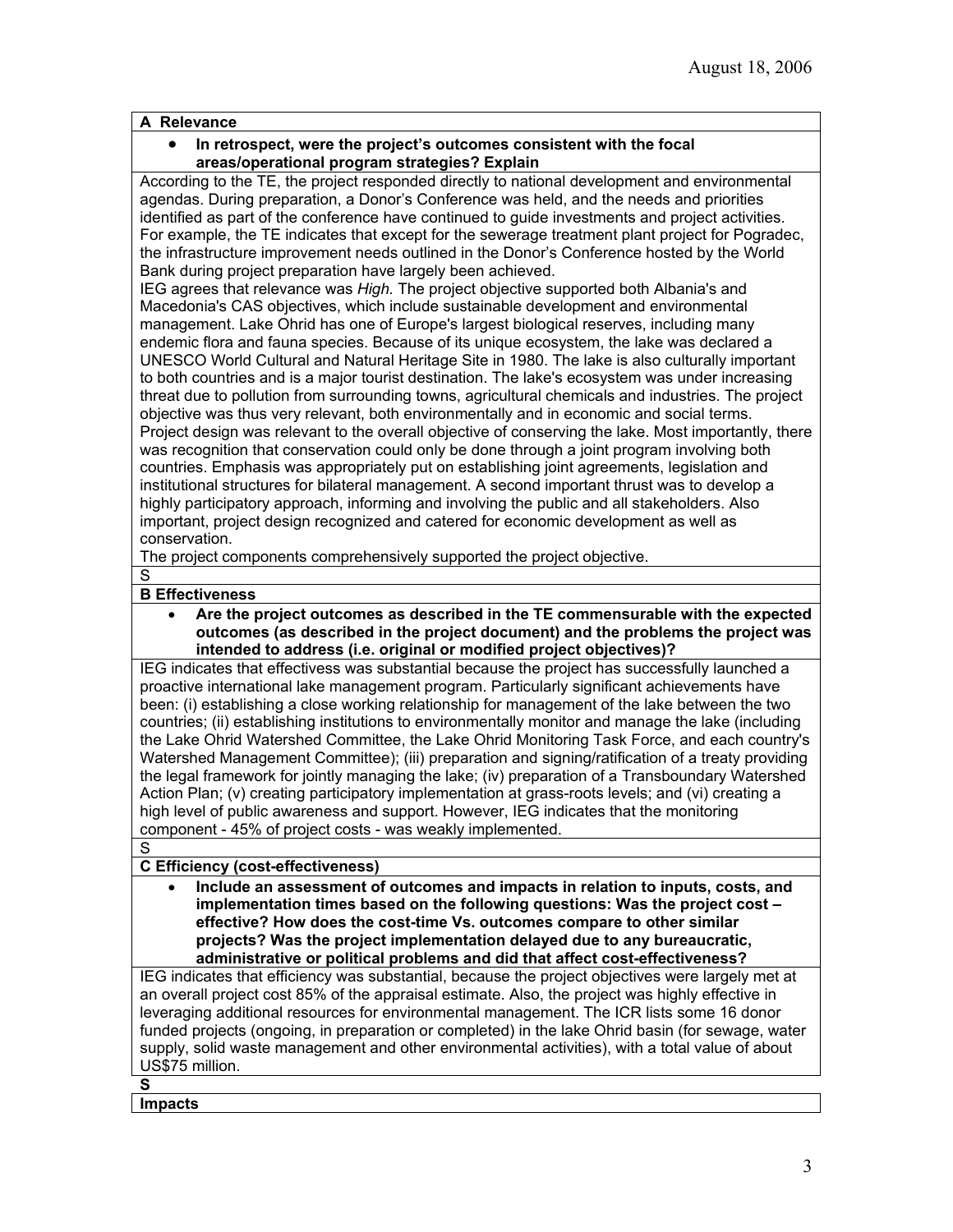• **Has the project achieved impacts or is it likely that outcomes will lead to the expected impacts?** According to IEG, there were no project impacts discernible at this early stage

**4.2 Likelihood of sustainability.** Using the following sustainability criteria, include an assessment of sustainability of project outcomes and impacts based on the information presented in the TE.

| sustainability of project outcomes and impacts based on the imormation presented in the TE.<br><b>Overall Sustainability rating</b> | Rating: L        |
|-------------------------------------------------------------------------------------------------------------------------------------|------------------|
|                                                                                                                                     | Rating: L        |
| A Financial resources                                                                                                               |                  |
| There are low risks of financial not materializing as planned. TE indicates that in the early years                                 |                  |
| of the project, the grants to the NGO sector were highly effective in generating interest and                                       |                  |
| allowing a variety of public projects to be implemented. However, since the last grant session                                      |                  |
| within the LOCP ended, there has been a decrease in NGO activities in the region. Nevertheless,                                     |                  |
| some NGOs have already been successful in finding funding from other donors. There are                                              |                  |
| currently 6-8 transboundary projects that are underway in the watershed. Finally, IEG indicates                                     |                  |
| that the Bank (and government) catalyzed through the GEF project a substantial investment                                           |                  |
| program.                                                                                                                            |                  |
| в<br>Socio political                                                                                                                | <b>Rating: L</b> |
| Risks to socio political sustainability are low. The TE indicates that a study of the impacts of the                                |                  |
| LOCP commissioned by the Albanian PIU in the final months of the project (Haxhimihali 2004)                                         |                  |
| found that those who had been involved with the project want to continue to work towards the                                        |                  |
| goals of the LOCP, and help implement even "more important projects of this kind that would                                         |                  |
| open new perspectives for the development of this area."                                                                            |                  |
| The TE also indicates that the Macedonian Ministry of the Environment and Territorial Planning                                      |                  |
| has established a permanent office in Ohrid for the Lake Ohrid Conservation Project. The PIU                                        |                  |
| Director will continue to administer this office and will lead efforts to continue to implement the                                 |                  |
| LOCP. Similarly, the Albanian Ministry of Environment has also made the Pogradec PIU office                                         |                  |
| and the field laboratory a permanent part of the Ministry. The PIU Director in Albania will also                                    |                  |
| continue to administer the office and lead future efforts to continue to implement the LOCP.                                        |                  |
| The TE indicates that the level of public awareness about Lake Ohrid and its problems in both                                       |                  |
|                                                                                                                                     |                  |
| countries is quite high, and public involvement in activities remains strong. Therefore, the TE                                     |                  |
| opines that it is also likely that a strong public participation program will continue in both                                      |                  |
| countries. In Macedonia, the Watershed Management Committee still meets and the members                                             |                  |
| are committed to supporting the implementation of the priority action items in the Joint Watershed                                  |                  |
| Action Plan. The priority actions in this plan have been officially endorsed by the Macedonian                                      |                  |
| Government and the Ministry of Environment will provide for implementation as part of the                                           |                  |
| government's action plan for watersheds. In Albania, the Watershed Management Committee is                                          |                  |
| not currently meeting, but the members of the Committee have indicated their willingness and                                        |                  |
| enthusiasm to continue their efforts as soon as the new Secretariat is established under the new                                    |                  |
| bilateral treaty.                                                                                                                   |                  |
| C<br>Institutional framework and governance                                                                                         | Rating: L        |
| IEG indicates that a good institutional structure was set up, and the interests of both governments                                 |                  |
| and the stakeholders are likely to enable continuation. The creation of a long-term institutional                                   |                  |
| arrangement for the bilateral management of Lake Ohrid and its watershed with the signing of the                                    |                  |
| treaty "Agreement for the Protection and Sustainable Development of Lake Ohrid and its                                              |                  |
| Watershed" and its ratification by both the Albanian and the Macedonian Parliaments, the                                            |                  |
| establishment of an international "Lake Ohrid Watershed Committee," the Lake Ohrid Monitoring                                       |                  |
| Task Force, and the Watershed Management Committees reduce the risks to institutional                                               |                  |
| sustainability. According to the TE, the Agreement for the Protection and Sustainable                                               |                  |
| Development of Lake Ohrid and its Watershed creates a legal structure to establish and enforce                                      |                  |
| joint regulations, resolve transboundary disputes, and prioritize and coordinate management                                         |                  |
| actions, including donor investments. The countries will also have an institutional framework in                                    |                  |
| place for watershed management that will allow proactive implementation and compliance with                                         |                  |
| the requirements of the EU Water Framework Directive. Since both countries are working towards                                      |                  |
|                                                                                                                                     |                  |
| ascendancy, this is especially important to them.                                                                                   |                  |
| Environmental<br>D                                                                                                                  | <b>Rating: L</b> |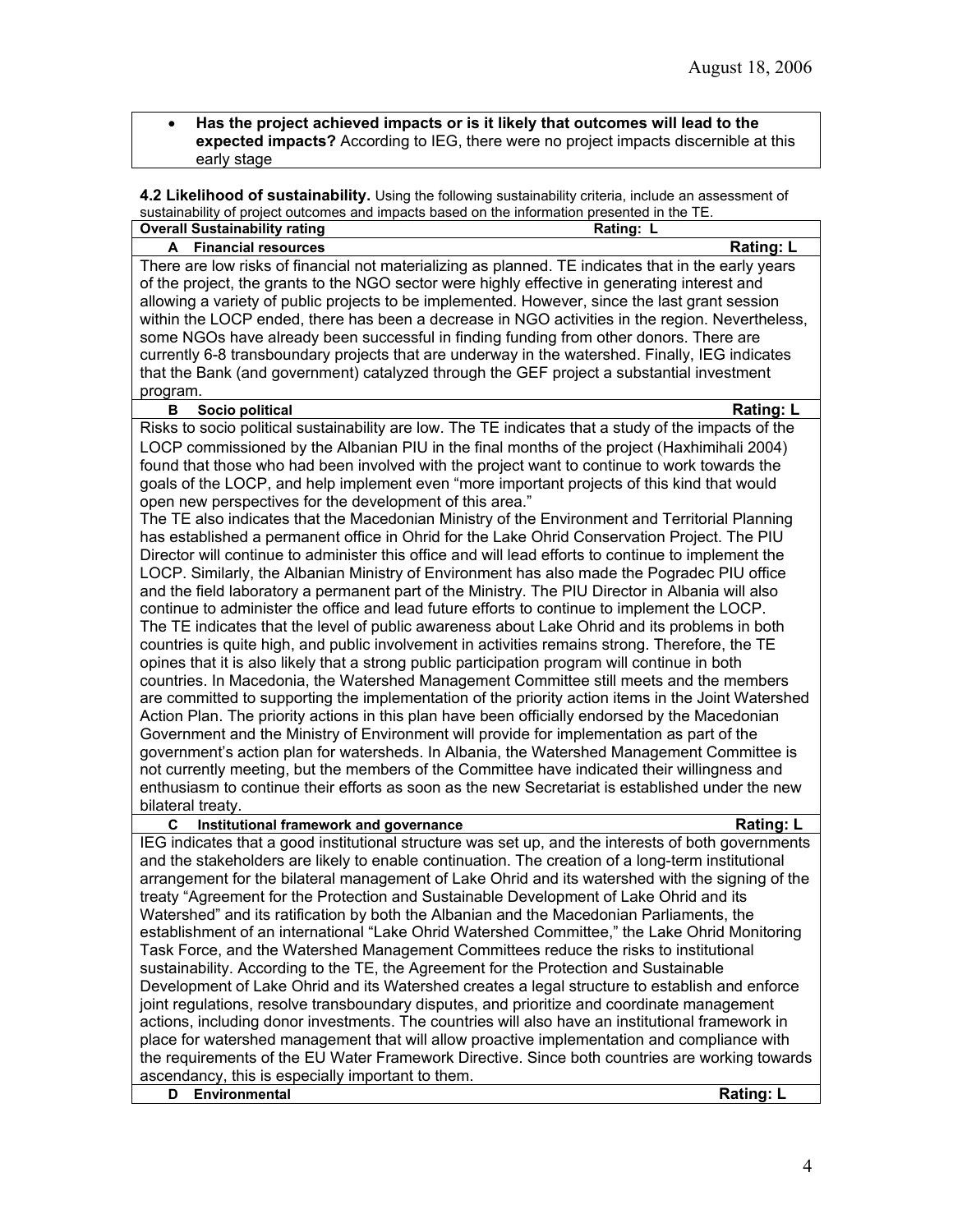None foreseen

Provide only ratings for the sustainability of outcomes based on the information in the TE:

| A | <b>Financial resources</b>                       | <b>Rating: L</b> |
|---|--------------------------------------------------|------------------|
| в | Socio political                                  | <b>Rating: L</b> |
| C | Institutional framework and governance Rating: L |                  |
| D | Environmental                                    | <b>Rating: L</b> |

### **4.3 Catalysis and replication.**

### **1. Production of a public good:**

**2. Demonstration:** The TE indicates that throughout the project, an effort was made to share experiences, approaches, and lessons learned both across the border and throughout the region. A large number of documents describing the project and giving examples of successful activities were prepared and broadly disseminated in the region. Project staff participated in a number of training workshops and conferences both in the region and internationally. This participation resulted in acknowledgment of the LOCP as a model for successful transboundary watershed management by both the recent international "Lake Basin Management Initiative" and the countries of Southeastern Europe in a 2003 conference in Greece.

**3. Replication:** The TE indicates that lessons learned have also been shared with individuals currently preparing the Lake Shkoder Ecosystem Management project, also recently funded by the GEF. There has been regular communication between the technical experts working on Lake Ohrid and those working on Lake Shkoder, sharing experiences, approaches, and knowledge.

**4. Scaling up:** The TE indicates that the development of the manure platforms as a primary focus of implementation came directly out of shared experiences between Macedonians and Albanians. The two countries jointly retained the technical expert who helped design the platforms. The first demonstration round of implementation of these projects was so successful, and there was additional interest among farmers in the watershed that a second round of implementation was undertaken in both countries.

IEG indicates that the Bank (and government) catalyzed through the GEF project a substantial investment program in the project initiatives.

### **4.4 Assessment of the project's monitoring and evaluation system based on the information in the TE**

| A. In retrospection, was the M&E plan at entry practicable and sufficient? (Sufficient |
|----------------------------------------------------------------------------------------|
| and practical indicators were identified, timely baseline, targets were created,       |
| effective use of data collection, analysis systems including studies and reports,      |
| and practical organization and logistics in terms of what, who, when for the M&E       |
| <b>Rating: MS</b><br>activities)                                                       |

IEG points out to several weaknesses in the M&E system, such as the lack of data reporting and the lake's baseline environmental indicators. The project's largest component was to establish and implement a monitoring program. This reflected the importance which was (appropriately) attached to M&E in the project's objectives. However, a key design weakness was that the performance indicators in the appraisal report were not systematically linked to the overall objective of the project, and in particular to the project outputs and project components. (The ICR, with a completely revised logframe, is better, but could also have been more explicitly linked with the project objective and components.) Also, performance indicators were sometimes general and unfocussed rather than specific.

IEG also indicates that M&E units were established in each project implementation unit, which were staffed and provided with necessary equipment, though some delays were encountered. Monitoring Task Forces were also established in each country. Cross country communication was good. However, the lack of focus referred to above was a problem. After the mid-term review, technical assistance was stepped up resulting in better focus and performance by the end of the project. Significant achievements were: (i) production of a State of the Environment Report, produced by both countries; and (ii) preparation of an analysis and recommendations (details not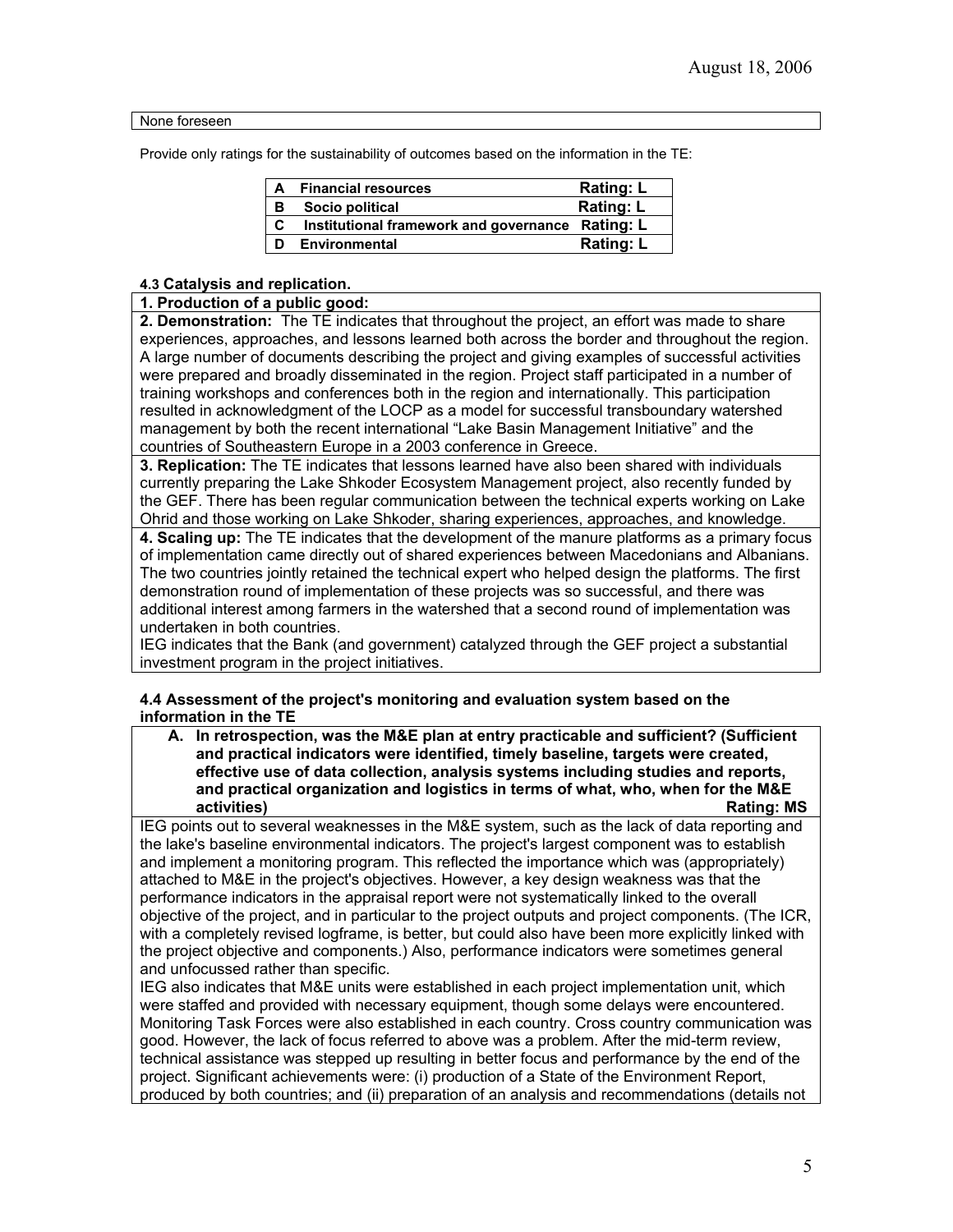specified in the ICR) for revising the M&E program. The recommendations are reported in the ICR to have been accepted by both Governments and are now being implemented. The TE indicates that the project has now put in place an environmental monitoring program that will be able to document improvements in water quality and environmental condition over time.

**B. Did the project M&E system operate throughout the project? How was M&E information used during the project? Did it allow for tracking of progress towards projects objectives? Did the project provide proper training for parties responsible for M&E activities to ensure data will continue to be collected and used after**  project closure? **Rating: MS** 

IEG indicates that the ICR does not specifically discuss to what extent and how the M&E data was used, though the task team indicated that the data was used for the State of the Environment Report (technical), and that a data time series has been set up. The State of the Environment Report was the first time that environmental discussion and data on the lake, had been openly published. The report data was the basis for producing the Transboundary Watershed Action Plan. A regretable gap in the ICR is that the baseline data obtained, and any initial time series, was not reported. Even if the project's environmental impact would hardly be discernible at this nascent stage, the presented data would have shown the beginnings of the time series and the kind of data being collected.

The TE indicates that in both Macedonia and Albania, the transition to a sustainable, long-term monitoring program has been achieved, and both are likely to be sustainable over the long term. In both countries, the Lake Ohrid Monitoring Program has been incorporated into the National Monitoring Program and the equipment and experience gained through the LOCP will provide the core for these new national programs. In Macedonia, the recommendations for restructuring the monitoring program are being written into the agreements for monitoring of both Lake Ohrid and Lake Prespa, and a budget has been provided in 2005 for monitoring core parameters. In Albania, the administration of the Pogradec field laboratory developed by the LOCP will occur through the new Institute of Environment within the Ministry of Environment; although details are still being negotiated, technical direction for the program will continue to come through the staff at the Hyrdometerological Institute, who have implemented the program for the last several years and have a legal mandate for monitoring Albanian surface waters. Most of the new staff members that were trained under the LOCP in Albania will continue to be involved in the monitoring effort, and a budget for the program has been provided for 2005. In both countries, the Ministries are also committed to publishing the regular results of the monitoring program. The joint Monitoring Task Force has continued to meet and is currently working on revised and updated joint protocols for monitoring under each country's newly restructured programs.

### **C. Was M&E sufficiently budgeted and was it properly funded during implementation? Rating: S**

Yes as indicated in the costs tables in annex 2, where the estimated and actual financing are shown.

**Can the project M&E system be considered a good practice? No**

### **4.5 Lessons**

Project lessons as described in the TE

**What lessons mentioned in the TE that can be considered a good practice or approaches to avoid and could have application for other GEF projects?**

### According to IEG:

**There is a need to integrate M&E with performance indicators, objectives and components:** The M&E system was designed with only limited connectivity with the project's objectives, outcomes, outputs and components. In this project performance indicators only partly provided a basis for measuring progress and project outcomes.

**Environmental management projects can offer investment leverage:** The project, by establishing a water resources management framework, analytically and institutionally, defined evident needs and investment options. These drew other donors to invest in the Ohrid basin, and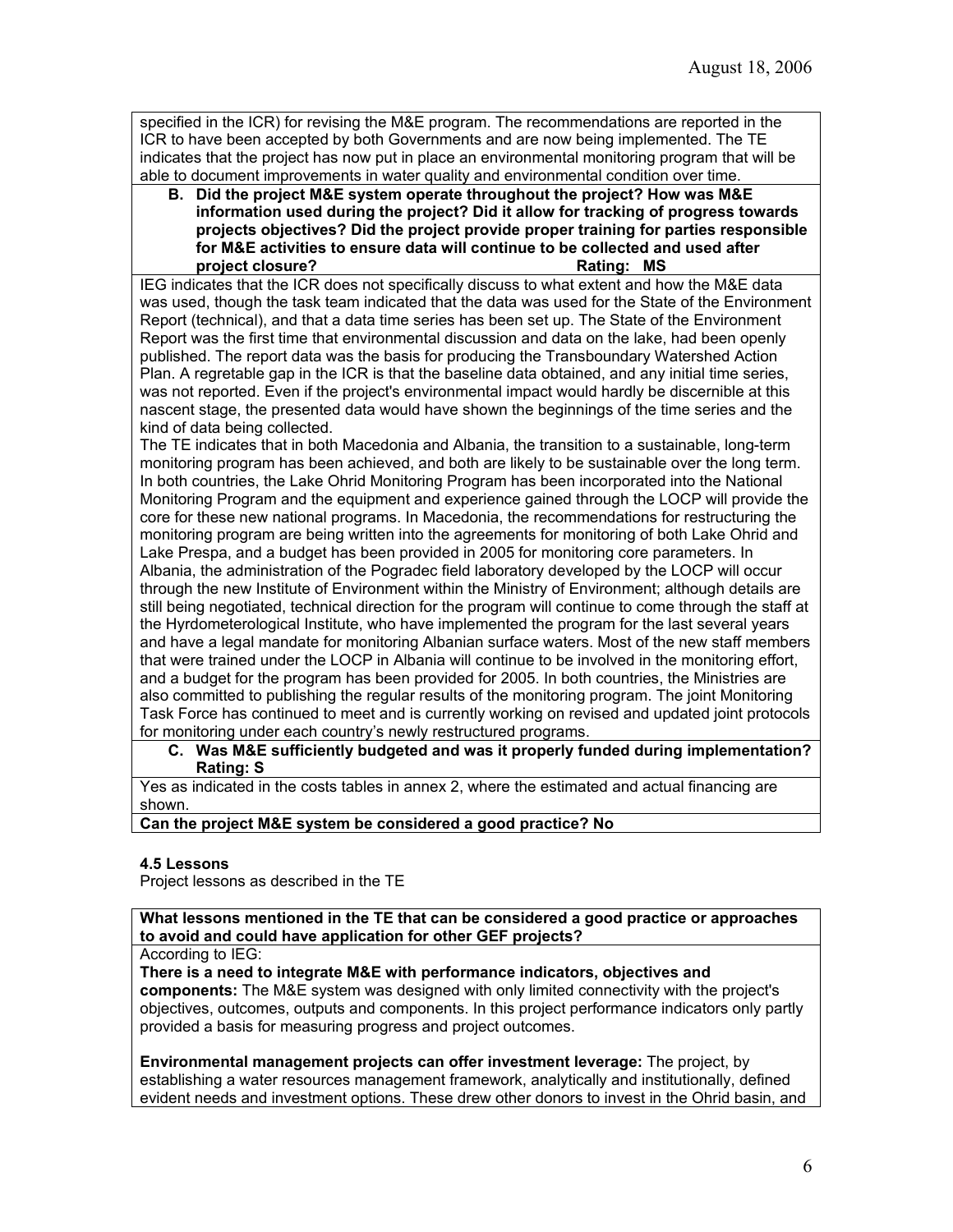created the possibility for further investment.

**Realistic assessment is needed in deciding project duration, scope and extensions:** The project's objectives and achievement targets were ambitious, especially given the hurdles to be expected in a cross-national project. The initial four year project period was unrealistic. According to the ICR, time was required for the two countries to build mutual trust and cooperation, essential in a transboundary project such as this. Consequently, the project period was extended by 2 1/2 years (an initial extension of 18 months and two six month extensions), resulting in a 6 1/2 year project period overall. However. The short durations of the last two extensions created uncertainty and made planning more difficult. Rather than two six months extensions, a one year extension would have been better. Regarding staffing, Bank staff continuity is also considered to have helped.

**4.6 Quality of the evaluation report** Provide a number rating 1-6 to each criteria based on: Highly Satisfactory = 6, Satisfactory = 5, Moderately Satisfactory = 4, Moderately Unsatisfactory = 3, Unsatisfactory = 2, and Highly Unsatisfactory = 1. Please refer to the "Criteria for the assessment of the quality of terminal evaluation reports" in the document "Ratings for the achievement of objectives, sustainability of outcomes and impacts, quality of terminal evaluation reports and project M&E systems" for further definitions of the ratings.

**4.6.1 Comments on the summary of project ratings and terminal evaluation findings** In some cases the GEF Evaluation Office may have independent information collected for example, through a field visit or independent evaluators working for the Office. If additional relevant independent information has been collected that affect the ratings of this project, included in this section. This can include information that may affect the assessment and ratings of sustainability, outcomes, project M&E systems, etc. N/A

| 4.6.2 Quality of terminal evaluation report                                         | <b>Ratings</b> |
|-------------------------------------------------------------------------------------|----------------|
| A. Does the report contain an assessment of relevant outcomes and                   | S              |
| impacts of the project and the achievement of the objectives? Yes, it               |                |
| addressed all project outcomes in the context of the objectives and portrayed       |                |
| weaknesses such as M&E activities.                                                  |                |
| B. Is the report internally consistent, is the evidence                             | S              |
| complete/convincing and are the IA ratings substantiated? Aside from                |                |
| the M&E shortcoming, the report was consistent and provided sufficient              |                |
| evidence to substantiate the ratings.                                               |                |
| C. Does the report properly assess project sustainability and /or a project         | <b>HS</b>      |
| exit strategy? Yes, and it includes a very good assessment of replication           |                |
| which provide a context for the project exit strategy.                              |                |
| D. Are the lessons learned supported by the evidence presented and are              | <b>HS</b>      |
| they comprehensive? Yes                                                             |                |
| Е.<br>Does the report include the actual project costs (total and per activity) and | <b>HS</b>      |
| actual co-financing used?                                                           |                |
| The TE presents an excellent assessment of actual project costs and per             |                |
| activity. The description of project financing and co-financing, including          |                |
| description of expenditures and clear explanation of the considerable increase      |                |
| in co-financing and decrease in GEF fund use (GEF funds still available at          |                |
| project closure) was excellent and should be emulated as a good practice. The       |                |
| TE indicates that financial controls were adequate and due diligence was            |                |
| provided in auditing and financial oversight. The timely flow of funds was a        |                |
| challenge at times because of the demands of the Kosovo refugee crisis, the         |                |
| internal security crisis in Macedonia, and the changes in government in both        |                |
| countries. This led to delays in project implementation and the need for three      |                |
| project extensions. Even with these extensions, the overly ambitious budget         |                |